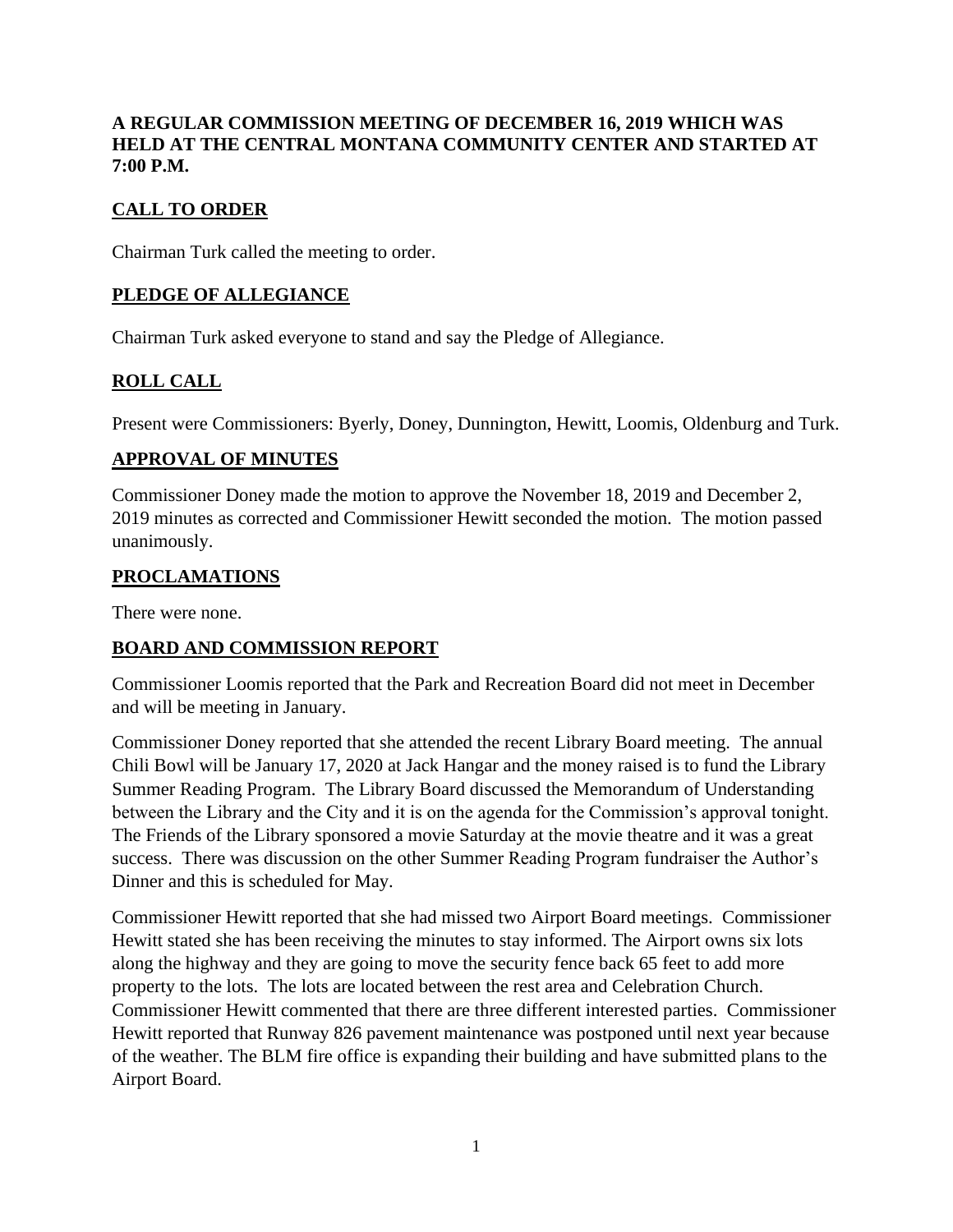# **CITY MANAGER REPORT**

City Manager Holly Phelps reported on the following issues:

There will be no committee of the whole for the first meeting of the year. Elections for the Commission Chairman and Vice Chairman will be held, as well as, board appointments. Please put some thought into your current board appointments and schedules. A list of the boards and meeting times were included in the packet.

At the end of the month Dave Woods will be retiring for the City of Lewistown. Dave has been the mechanic for Public Works Department for the last 25 years. If you see him around please thank him for his service and wish him well.

The City Office will be closed December  $24<sup>th</sup>$  and  $25<sup>th</sup>$  for the Christmas holiday. The Library will be closing at noon on December  $24<sup>th</sup>$  and  $31<sup>st</sup>$ .

The Fire Department is currently undergoing some staffing changes. Last month tow firefighters were promoted to lieutenants. They have also hired an  $8<sup>th</sup>$  person for the department that will start after the first of the year. Chief Ward is also working to hire an Assistant Fire Chief.

Just a reminder to everyone that fireworks are allowed on New Year's Eve from 10 pm on December  $31<sup>st</sup>$  to 12:30 am on January 1<sup>st</sup>. After the first of the year we will take some time to reevaluate this ordinance.

## **PUBLIC COMMENT – non agenda items**

There were none.

## **CONSENT AGENDA**

Commissioner Doney made the motion to approve the consent agenda and Commissioner Oldenburg seconded the motion. The motion passed unanimously. The consent agenda was the acknowledgement of the claims that have been paid from November 26, 2019 to November 30, 2019 for \$65,479.40 and December 1, 2019 to December 11, 2019 for a total of \$125,467.36.

## **\*REGULAR AGENDA – Resolutions, Ordinances & Other Action Items:**

1. Discussion and action on approving the Memorandum of Understanding between the Lewistown Public Library and the City of Lewistown

City Manager Phelps explained that before the Commission for approval is the Memorandum of Understanding (MOU) between the Library and the City of Lewistown. The MOU starts with the references to City Code and State Statue. Then is goes to what the City agrees and it is tied to the current staffing level of 5.5 full time equivalents (FTE). The personnel costs are explained, the property insurance will be provided by the City. The MOU does state that any excess funds at the end of the fiscal year will be retained by the City and will be used to continue funding the library. The MOU does state that the City will match contributions made by the Library Board up to \$5,000 to be placed in the Library building depreciation account. City Manager Phelps reviewed what the Library agrees to which includes providing funding for Library operations, preparation of an annual budget, staffing levels and consulting with the City Manager to set the Library Director's salary. City Manager Phelps stated that any change in working hours or staffing levels must be mutually agreed upon. There was some discussion regarding the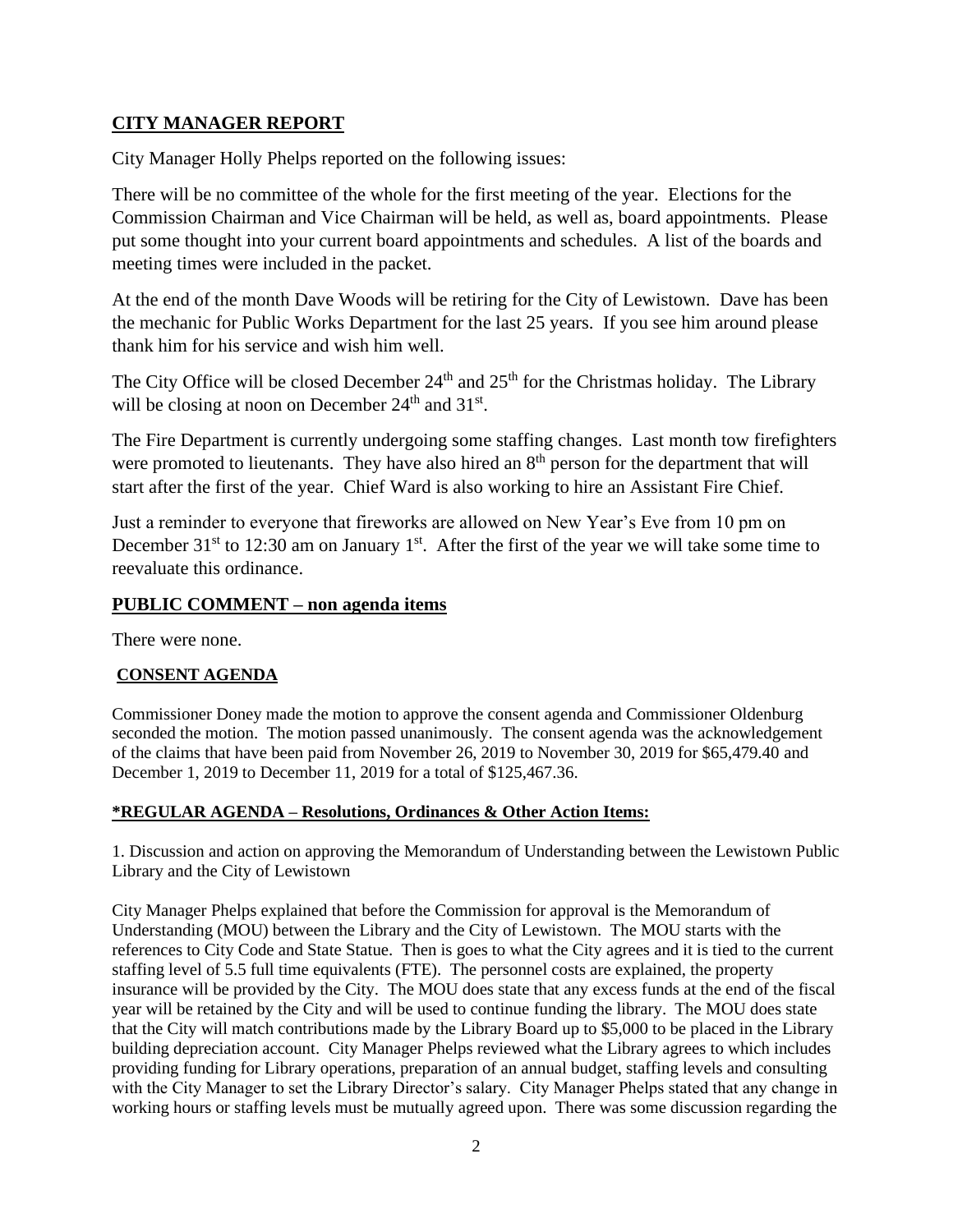MOU. Commissioner Loomis made the motion to approve the Memorandum of Understanding between the Lewistown Public Library and the City of Lewistown with the numbering corrections and Commissioner Doney seconded the motion. Commissioner Turk asked for comments from the audience and Commission. There being none, the question was called for and the motion passed unanimously.

2. Discussion and action on starting the process to amend City Code 6-3-21 domestic animals with regards to allowing chickens and goats in the City limits

City Manager Phelps explained that the City Code regarding domestic animals was included in the Commissioners packet. City Code 6-3-21 states it shall be unlawful for any person, firm or corporation, to keep, or cause to be kept, within the limits of the city, any domestic animals. Domestic animals shall include horses, mules, donkeys, cattle, swine, sheep, goats, chickens, ducks or turkeys. City Manager Phelps explained that she is asking the Commission to have some discussion on this code and determine if you are willing to vary from the code and then would start the process to amend the ordinance. Commissioner Doney commented that she talked to other cities and did not find any cities that allow livestock and she did not get a positive feedback to amend the ordinance when talking with citizens. Commissioner Doney stated that she did get the feeling that City should look at the ordinance and get citizens input. Commissioner Doney commented on several of different issues with regards to the issue. City Manager Phelps explained that is what we are asking the Commission tonight is they would like to start the process to amend the ordinance. Further discussion followed. Commissioner Oldenburg commented that she had a neighbor that had chickens and it made it difficult to sell their house. Commissioner Oldenburg further commented that she had a horrible experience and it not a chicken lover. Commissioner Byerly commented that he op to revisiting the ordinance. Commissioner Oldenburg made the motion disapprove starting the process to amend City Code 6-3-21 domestic animals with regards to allowing chickens and goats in the City limits and Commissioner Doney seconded the motion. Commissioner Byerly stated that it is his understanding that the ordinance will remain the same and the Commission is not going to enter into the chicken discussion. Commissioner Doney answered yes. Commissioner Turk asked for comments from the audience and Commission. There being none, the question was called for and those voting favor were Commissioners: Byerly, Doney, Loomis, Oldenburg and Turk. Commissioners Dunnington and Hewitt voted against.

3. Discussion and action on starting the process to amend City Code 4-6-2 use of public sewers requires all buildings used for human occupancy in the City limits are required to connected to approved sewer facilities

City Manager Phelps stated that a copy of City Code 4-6-2 was included in the Commissioners packet. In the ordinance it states what are considered other permitted sewer systems are permitted and that all building utilized for human occupancy must be hooked to an approved wastewater system. Commissioner Doney commented that the ordinance committee met and reviewed this issue and it was discussed if there is some options for a limited length of time for occupancy in RV and would never allow permanent use. Commissioner Byerly made the motion to disapprove starting the process to amend City Code 4-6-2 use of public sewers requires all buildings used for human occupancy in the City limits are required to connected to approved sewer facilities and Commissioner Doney seconded the motion. Commissioner Turk asked for comments from the audience and Commission. There being none, the question was called for and the motion passed unanimously. Commissioner Doney stated that she feels the Police Chief and City Manager can come up with a plan for the situation. Commissioner Byerly stated he does not know of any complaints and wants to be fair and reasonable and to work with the Police Chief and the City Manager and does agree that moving the animals sooner would be best.